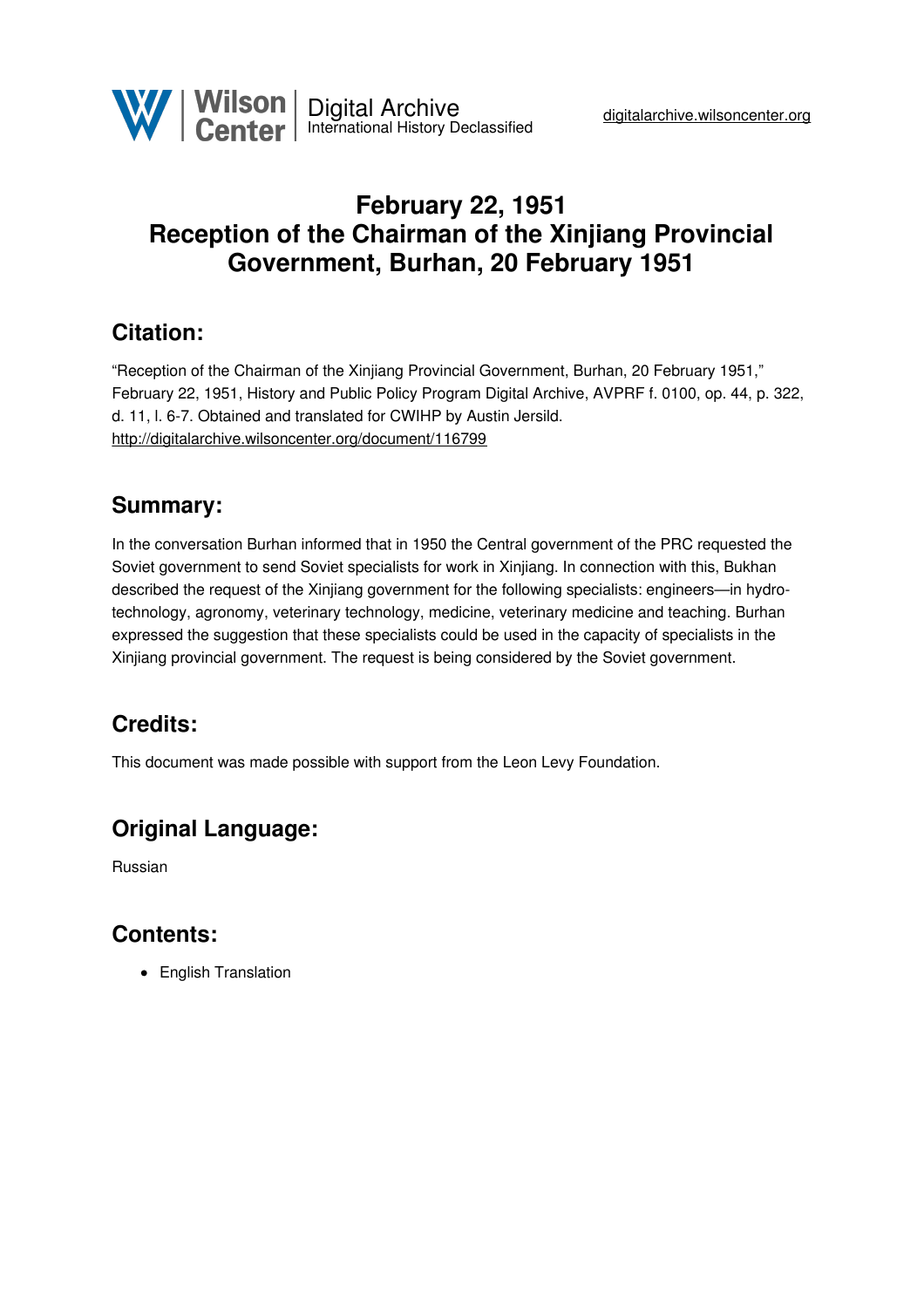From the diary of

V.A. ZORIN

SECRET copy No. 7

22 February 1951

No. 58

#### RECEPTION OF THE CHAIRMAN OF XINJIANG PROVINCIAL GOVERNMENT BURHAN

20 February 1951

I received Burhan at his request.

In the conversation Burhan informed me that in 1950 the Central government of the PRC requested the Soviet government to send Soviet specialists for work in Xinjiang. In connection with this, Burhan gave me a report which described the request of the Xinjiang government for the following specialists: engineers—in hydro-technology, agronomy, veterinary technology, medicine, veterinary medicine and teaching. Burhan expressed the suggestion that these specialists could be used in the capacity of specialists in the Xinjiang provincial government.

I answered that the suggestions of Burhan will be examined.

Further Burhan communicated that during his stay in Beijing he informed Zhou Enlai about the insufficient quantity of local national cadres in Xinjiang. On this matter he also had a discussion with General Peng Dehuai, the Chairman of the Northwest administrative committee of the PRC, which includes the province of Xinjiang. Burhan expressed his opinion that in the Soviet Central Asian republics they have a large collection of well-trained specialists from among Soviet citizens who previously lived in Xinjiang, who know well the situation in Xinjiang. In regard to this he suggested to Zhou Enlai and Peng Dehuai that they appeal to the Soviet government with a request to allow Soviet citizens, who previously lived in Xinjiang, to return to Xinjiang, if they so choose, to themselves fulfill this need for cadres and the preparation of their own national cadres.

I asked Burhan how Zhou Enlai responded to his suggestion.

Burhan answered that the Zhou Enlai and Peng Dehuai responded positively.

I noted that this issue requires study from a variety of perspectives. Evidently, we need to think about how useful it would be for Soviet citizens to return to Xinjiang. The Xinjiang government itself must take measures to grow and develop their own cadres.

In regard to this, Burhan said that Mao Zedong also recommended that the Xinjiang government increase the number of its local cadres.

Burhan said further that the need for the preparation of cadres will become especially severe in connection with the introduction of land reform in 1952. The introduction of land reform among the Muslim population infected by religious fanaticism will be accompanied by significant difficulties.

I agreed with Burhan, that the introduction of land reform in Xinjiang will require from the Xinjiang government significant preparatory work.

At the conclusion of the conversation I wished Burhan a happy trip.

At the reception was present Deputy Aide of the First Department of Foreign Affairs, Cde. Shesterikov.